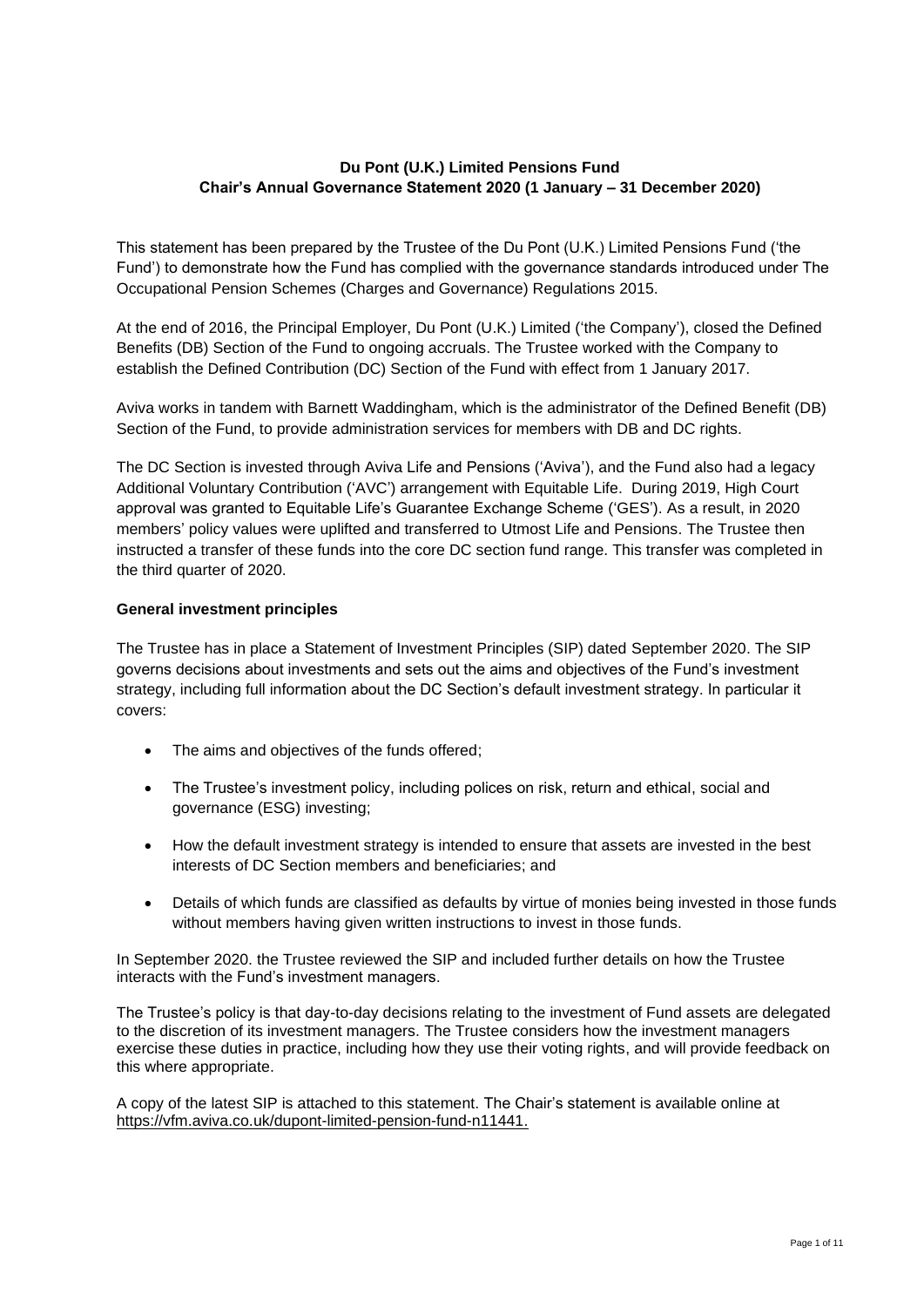## **Investment strategy**

The Fund's DC Section provides benefits on a money purchase basis. In selecting appropriate investments, the Trustee is aware of the need to provide a range of investment options, which broadly satisfy the needs of all members.

As part of establishing the DC Section of the Fund in 2017, the Trustee consulted with its advisers and conducted an in-depth analysis of the membership's demographics, to understand the risk profile and how members were likely to take their benefits. Following this analysis and subsequent investment strategy review the Trustee implemented a range of self-select options and initially two (now three) lifestyle strategies.

An investment strategy review was not undertaken during the reporting period; the latest investment strategy review (which considered both the performance and the investment strategy), completed on 20 November 2019. This review identified that based on the projected fund sizes and the ability for members with DB benefits to use their DC funds for their overall tax-free cash entitlement, most of the membership expected to retire over the next 5 years would be likely to take their benefits as single or multiple cash lump sums. Therefore, as part of the investment strategy review the Trustee agreed to:

- Update the Fund's default lifestyle strategy (details below).
- Move from offering cash and annuity targeting lifestyle strategies to offering strategies targeting cash, annuities and income drawdown.
- Keep the Fund's former default strategy (the annuity targeting lifestyle strategy) available as a self-select option (along with the drawdown focussed lifestyle).
- Replace the Aviva Pension BlackRock (30:70) Currency Hedged Global Equity Fund with the Aviva Blended Global Equity Fund. The key difference with this change is that the amount invested in UK equities is now based on the size of the UK market within the world rather than a fixed percentage (previously 30%). This change was made to provide a broader range of equity investments within this fund.

The above changes were implemented in Q4 2020 after the Trustee delayed the implementation in light of heightened market volatility earlier in 2020. The Fund now offers the following lifestyle strategies:

- **1. Default Lifestyle (Cash) -** this is the default investment strategy for members that do not make an alternative investment decision and is designed to be broadly appropriate for members looking to take 100% of their pension pot as a cash lump sum at their retirement date or as a series of lump sums over a short period of time. The strategy is structured as follows:
	- **Growth phase -** Pension savings will initially be invested wholly in the Aviva Blended Global Equity Fund with the aim of growing the value of members' savings.
	- **Consolidation phase -** When members are 20 years from their retirement date, their pension pot will be gradually moved into a lower-risk diversified fund that invests in a broad spread of investments with the aim of reducing investment risk as they approach retirement whilst still providing some potential to grow the value of their savings.
	- **Pre-retirement phase -** When members are 10 years from their retirement date, their pension pot will gradually transition so that, when they reach their retirement date, 70% will be invested in a low-risk fund that invests in cash deposits and short-term government loans, with the aim of preserving the value savings, whilst the other 30% will remain in the diversified fund with the aim of protecting savings against the impact of inflation.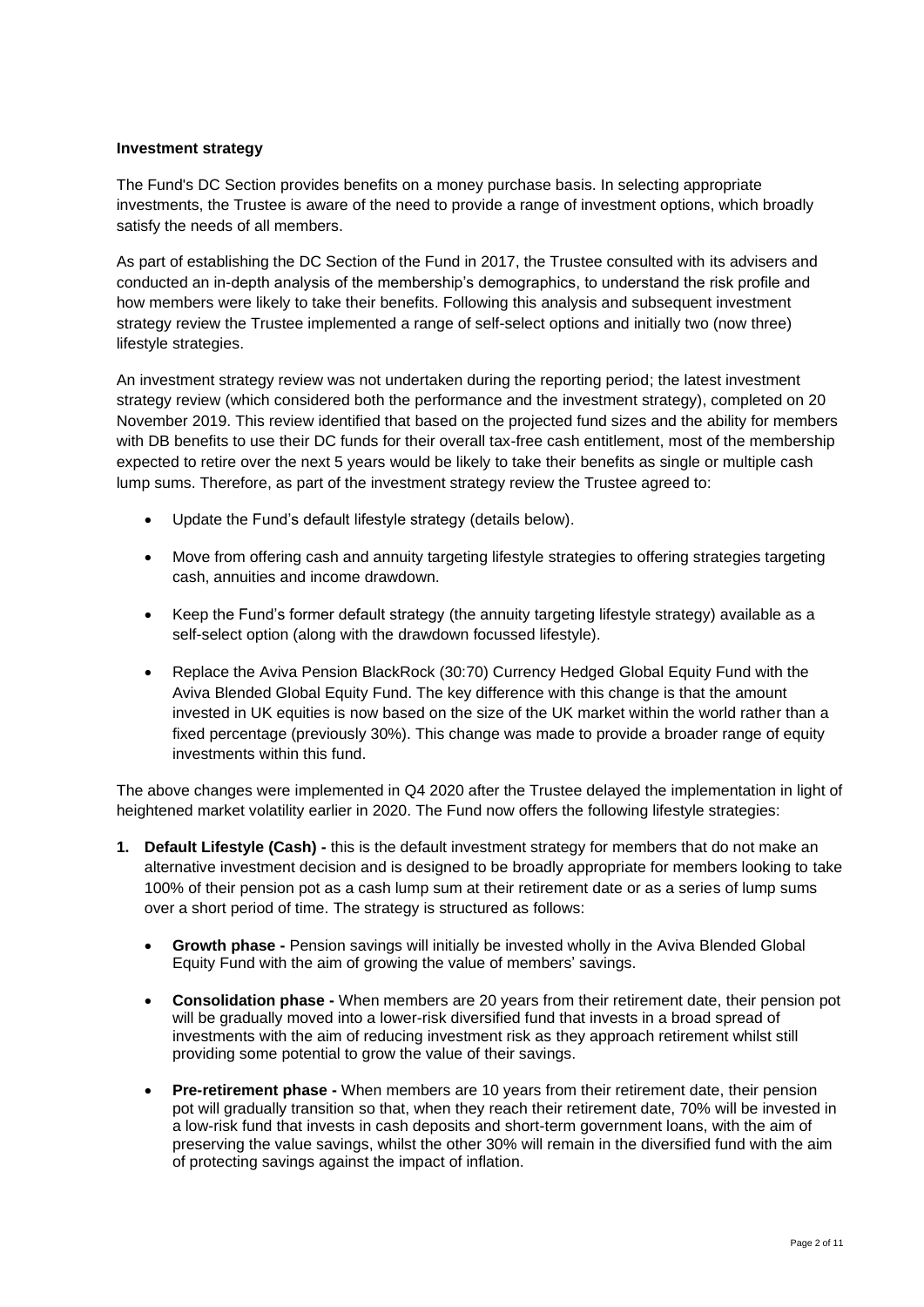- **2. Drawdown Lifestyle -** This is an alternative lifestyle strategy that maintains exposure to higher investment risk assets for longer than the default investment strategy and is designed to be broadly appropriate for members looking to leave their funds invested in retirement (income drawdown).
- **3. Annuity Lifestyle -** This is an alternative lifestyle strategy that gradually moves assets into a diversified growth fund with the aim of reducing volatility whilst maintaining good potential for high growth, before moving them into lower risk investments, such as bonds and cash. It is designed to be broadly appropriate for members looking to purchase an annuity at retirement.

As a result of a previous consolidation exercise, some of the Fund's self-select options are also considered to be 'default' funds as members were "mapped" into the equivalent funds within the DC Section without making an individual investment decision. These self-select funds are therefore monitored in the same way as the default investment strategy. We have identified those funds that are deemed "defaults" in the table later in this Statement.

The 2019 review also resulted in the Trustee electing to remove the M&G Feeder of Property Fund from the self-select fund range. Although this change was also planned to be carried out over the reporting period, M&G imposed a suspension on disinvestments throughout 2020 (which has only recently been lifted), and the Trustee took the decision at the time to temporarily divert new contributions from this fund into the Aviva BlackRock Institutional Sterling Liquidity Fund until the suspension was lifted.

The Trustee has decided to move the assets held in the M&G Feeder of Property Fund into the L&G Diversified Fund, after the suspension is lifted. The Trustee has decided to do this because the Diversified Fund invests in a wide range of asset classes which helps to reduce potential volatility. The Diversified Fund also holds property investments as an underlying asset class, although the manager has some discretion over the level of property investment within it. The actions taken in relation to the diverted contributions and the existing funds invested in the M&G Feeder of Property Fund will be reported on in the next Statement.

The next default investment strategy review is scheduled for Q3 2022.

In 2020, following the closure of Equitable Life's With-Profits Fund, members' savings invested in this Fund were uplifted by Equitable Life and automatically transferred to a Secure Cash Fund with Utmost Life & Pensions (or 'Utmost'). The Secure Cash Fund was a temporary fund set up by Utmost to receive the proceeds of the Guarantee Exchange Scheme, pending a Trustee decision on their future investment. The Trustee then arranged for the full uplifted value of pension savings invested in the Utmost Secure Cash Fund to be transferred to the Fund's existing arrangement with Aviva. Monies invested in any other funds with Utmost were also transferred to Aviva. The Trustee made this choice as the Aviva arrangement offers a fund range specifically designed for Fund members and has lower associated charges than those that were offered by Utmost.

## **Investment Monitoring**

During the reporting period the Trustee met 8 times and received investment advice from professional advisers to ensure that they had appropriate knowledge, competency and experience to manage the Fund's assets.

The performance of the Investment Managers is monitored against the agreed performance objectives and the Trustee receives reports on fund performance on a quarterly basis. The Trustee may decide to remove, replace or add funds if it feels it is appropriate. The Trustee is satisfied that the funds offered have performed reasonably relative to their investment return objectives during the reporting period, and the default investment strategy has performed in line with its aims despite heightened volatility in light of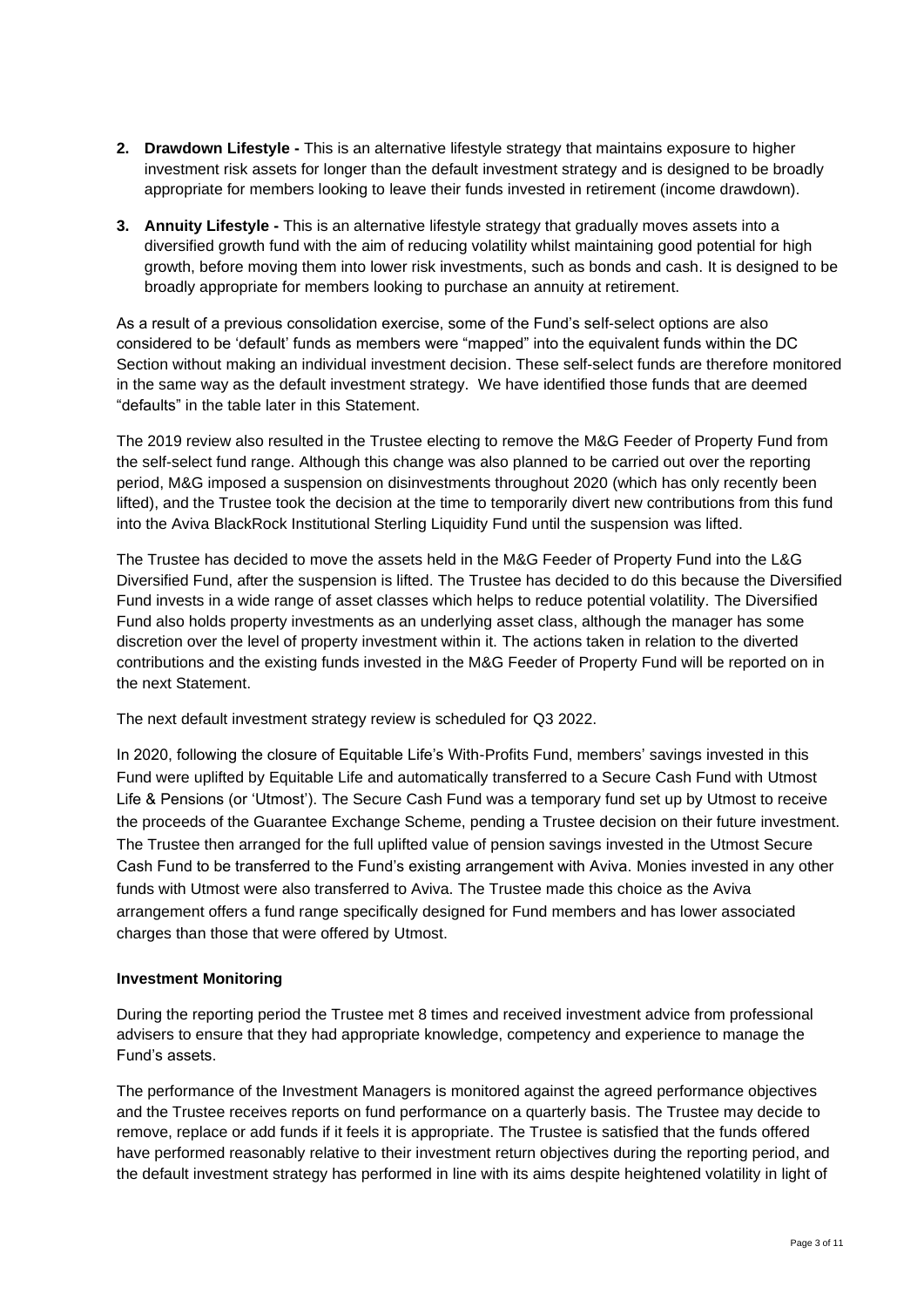the Covid-19 pandemic. The M&G Feeder of Property Fund has underperformed its benchmark; as outlined above, the intention is for all assets to be transferred out of this Fund.

The Trustee also transferred the uplifted Utmost Life and Pension policy values into the main DC Section fund range with Aviva during 2020. This transfer was co-ordinated with the changes that arose out of the investment strategy review which was completed in November 2019.

#### **Core Financial transactions**

The Trustee has appointed Aviva Life and Pensions ('Aviva') to undertake the core financial transactions on behalf of the DC Section of the Fund.

Core financial transactions include (but are not limited to):

- investment of contributions:
- transfer of members' assets to and from the Fund;
- switching between investments within the Fund; and
- payments out of the Fund to members/beneficiaries.

There are Service Level Agreements ('SLAs') in place with Aviva for all core financial transactions including those outlined above. These SLAs are the Trustee's agreed levels for the promptness and accuracy of processing financial transactions. The SLAs are all within legal disclosure limits and are regularly reviewed. Aviva typically measures performance based on member satisfaction rather than the number of days taken to perform tasks, however it does have a standard target completion time for tasks of five days.

During the reporting period, the Trustee has seen an improvement in the consistency of Aviva's administration performance, measured against its SLAs when compared to the previous annual period. Aviva completed between 91% - 95% of its tasks in line with the agreed SLA measured on a quarterly basis (the average was 94%). This is slightly lower than the figures seen during 2019, however Aviva, in common with all providers, has faced some operational challenges during 2020 as a result of the Covid-19 pandemic. During the reporting period there were four member complaints, three of which were upheld and dealt with within an agreed timeframe (for example, a member experienced a delay caused by information being required from the DB administrators relating to the member's protected retirement age; the member was compensated for the delay caused). One of the member complaints was not upheld (the member could not access their online account, which was due to an incorrect password being used; Aviva reset the member's password and issued the login information via the post).

Aviva also provides end to end process reporting which is the average length of time taken between the point a member makes a request, to the point at which all elements of the request have been handled (including those undertaken outside of Aviva). The Trustee considers Aviva's performance against both metrics, and is satisfied with the improvement in Aviva's performance, but is in continual dialogue with Aviva to further improve performance.

The Trustee monitored Aviva's performance with the aim of ensuring that core financial transactions were processed promptly and accurately by:

• Monitoring, assessing and reconciling financial transactions and performance against SLAs on a quarterly basis using Aviva's Management Information ('MI') report.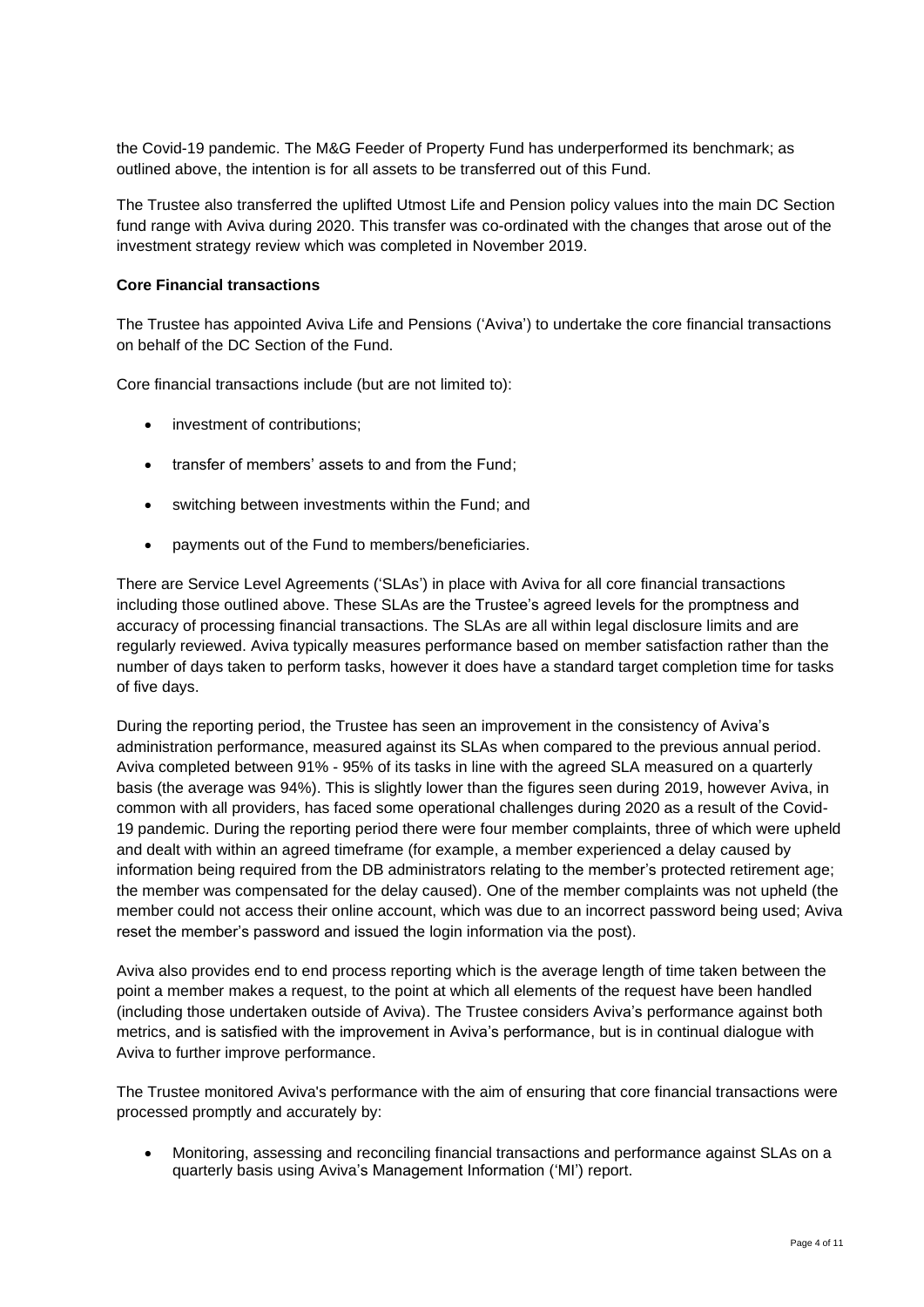- Ensuring Aviva has in place appropriate internal processes and controls that include the checking and reconciliation of investment and banking transactions.
- Aviva representatives regularly attending Trustee meetings to discuss service levels and to outline future developments.
- Undertaking regular reviews of Aviva; these include the quality of its administration processes and internal controls (in conjunction with the Trustee's advisers).

During the year the overall interaction and some of the joint processes between Barnet Waddingham and Aviva were found to be less efficient than they could otherwise be. In order to resolve this, a combined administration meeting was held in October 2020 to address areas of improvement in the working relationship between the two providers with the aim of ensuring that members that have both DB & DC benefits receive a joined up and efficient administration service, with clearer responsibilities for both service providers. The Trustee is monitoring this on an ongoing basis.

Aviva made the Trustee aware of some delays to the implementation of the investment strategy changes agreed as part of the review completed in November 2019. In particular some investment switches that were intended to take place in one tranche were undertaken in two tranches. Aviva is in the process of undertaking a profit and loss analysis and will compensate members where they have lost out as a result of these delays. Aviva has also provided post transition reporting outlining the reconciliation that Aviva undertook as part of this process.

Willis Towers Watson has undertaken an independent review of the Fund's governance processes against The Pensions Regulator's (TPR's) Code of Practice No. 13 on money purchase governance and administration. The review found that there were no material areas in which the Trustee did not meet TPR'sexpectations. Based on the information provided above, the Trustee is satisfied that the Fund's core financial transactions have been processed promptly and accurately during the reporting period 2020 Fund Year.

## **Charges and transaction costs**

The investment charges and Aviva administration costs are paid by the members through the funds' total expense ratios ('TERs') with Aviva.

Transaction costs are those incurred by fund managers as a result of buying, selling, lending or borrowing investments. These costs are incorporated in the unit price for each of the funds. Transactions can have a positive or negative effect on the value of each fund and hence transaction costs can be positive or negative. For example, if a transaction involves a net inflow of assets into a particular fund this can sometimes have a positive effect on the price of each unit in the fund, the reverse can also be true.

The level of charges and transaction costs applying during this period (1 January 2020 – 31 December 2020) for all funds are as follows (default funds are highlighted in bold):

| <b>Fund Name</b>                                    | <b>Total expense</b><br>Ratio (TER) | <b>Total Transaction Cost</b> |  |
|-----------------------------------------------------|-------------------------------------|-------------------------------|--|
| Aviva BlackRock 30:70 Global Equity Fund            | 0.33%                               | 0.23%                         |  |
| <b>Aviva BlackRock Emerging Markets Equity</b>      | 0.51%                               | $0.00\%$                      |  |
| <b>Aviva BlackRock UK Equity Index Tracker</b>      | 0.27%                               | 0.37%                         |  |
| Aviva M&G Feeder of Property                        | 1.19%                               | 0.55%                         |  |
| Aviva BlackRock World ex UK Equity Index Tracker    | 0.27%                               | 0.04%                         |  |
| <b>Aviva BlackRock Sterling Liquidity</b>           | 0.27%                               | $0.01\%$                      |  |
| Aviva Legal & General (PMC) Ethical UK Equity Index | 0.42%                               | 0.01%                         |  |
| <b>Aviva Blended Global Equity Fund</b>             | $0.33\%$                            | $0.00\%$                      |  |
| Aviva BlackRock Over 15 Year Gilt Index Tracker     | 0.27%                               | 0.04%                         |  |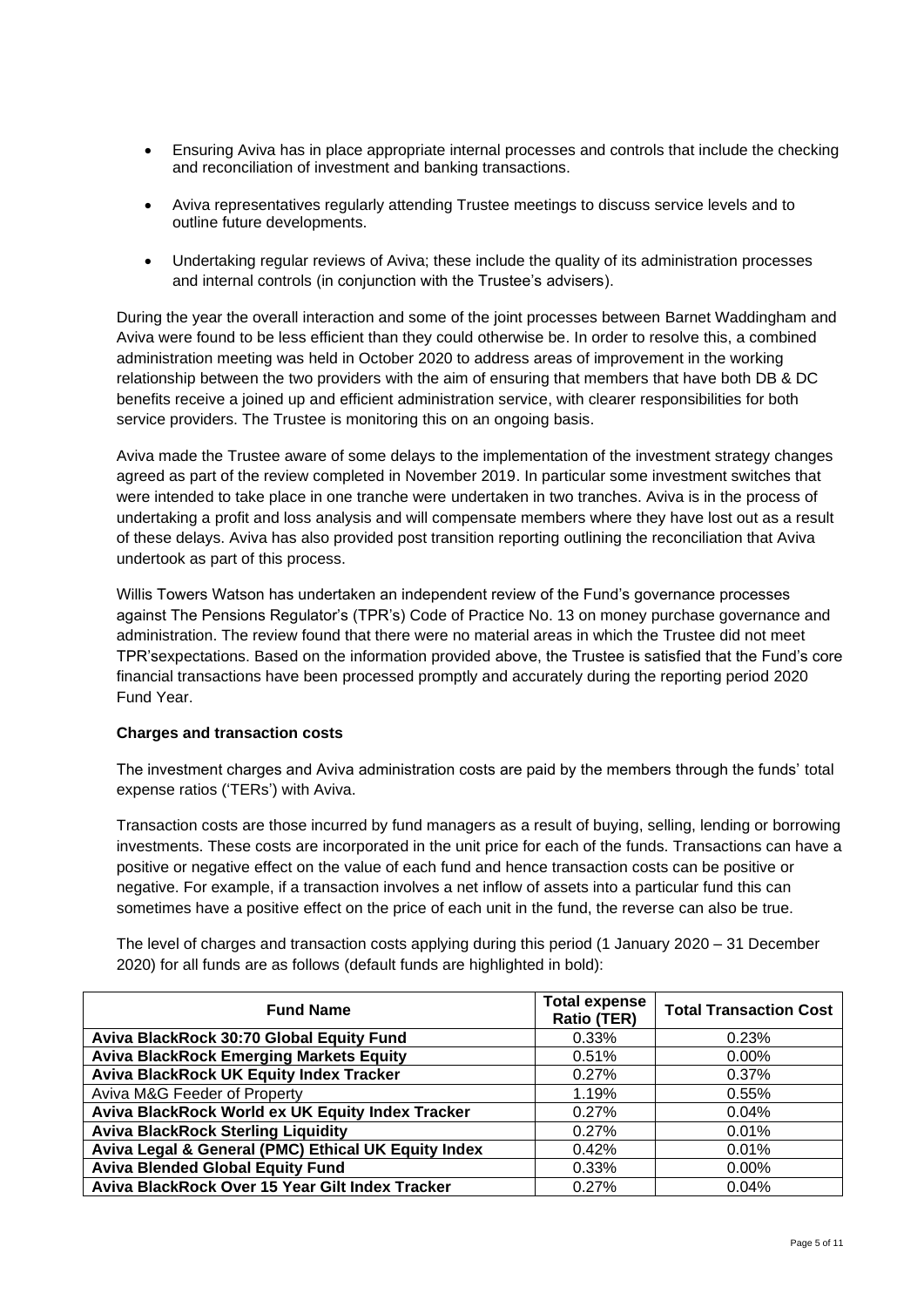| Aviva BlackRock Over 5 Year Index-Linked Gilt Index Tracker | $0.27\%$ | 0.02%    |  |
|-------------------------------------------------------------|----------|----------|--|
| Aviva Legal & General (PMC) Pre-Retirement                  | 0.34%    | 0.00%    |  |
| Aviva BlackRock Corporate Bond All Stocks Index Tracker     | 0.27%    | 0.12%    |  |
| <b>Aviva LGIM Diversified</b>                               | 0.45%    | $0.00\%$ |  |

Utmost funds (that were transferred to Aviva during the reporting period)

| <b>Fund Name</b>               | <b>Total Expense</b><br>Ratio | <b>Total Transaction</b><br>Cost |  |
|--------------------------------|-------------------------------|----------------------------------|--|
| <b>Utmost Managed Fund</b>     | 0.75%                         | 0.21%                            |  |
| <b>Utmost Money Fund</b>       | 0.75%                         | 0.00%                            |  |
| <b>Utmost Secure Cash Fund</b> | 0.5%                          | $0.00\%$                         |  |

The Financial Conduct Authority (FCA) has published its policy statement on the disclosure of transaction costs in workplace pensions. The statement confirmed that from 3 January 2019, providers must provide within a reasonable timescale information about transaction costs (those costs incurred in buying and selling funds) calculated according to the methodology set out in the FCA's policy statement (known as the 'slippage cost' methodology). Aviva has provided the Trustee with transaction costs incurred by members at a fund level as detailed in the table above, where this is available.

The Trustee has taken into account the statutory guidance which requires trustees to make available certain information on a publicly accessible website. This includes an illustration of the impact of costs and charges on fund growth for typical Fund members. This illustration is included in Appendix 1 and can also be accessed using the website address: [https://vfm.aviva.co.uk/dupont-limited-pension-fund](https://na01.safelinks.protection.outlook.com/?url=https%3A%2F%2Fvfm.aviva.co.uk%2Fdupont-limited-pension-fund-n11441&data=02%7C01%7C104524%40towerswatson.com%7Cda12abd7dba8404f0dda08d67d618ec4%7C76e3921f489b4b7e95479ea297add9b5%7C0%7C0%7C636834255307018379&sdata=kVpI1UuBvqstfvKRd%2BSMo2aJcuKAdu%2BcJ2Q2YE12gPA%3D&reserved=0)[n11441](https://na01.safelinks.protection.outlook.com/?url=https%3A%2F%2Fvfm.aviva.co.uk%2Fdupont-limited-pension-fund-n11441&data=02%7C01%7C104524%40towerswatson.com%7Cda12abd7dba8404f0dda08d67d618ec4%7C76e3921f489b4b7e95479ea297add9b5%7C0%7C0%7C636834255307018379&sdata=kVpI1UuBvqstfvKRd%2BSMo2aJcuKAdu%2BcJ2Q2YE12gPA%3D&reserved=0)

## **Value for Members ('VFM')**

The Trustee is committed to ensuring that the Fund provides good VFM taking into account the costs (including transaction costs) and charges deducted from members' pots over the year.

The Trustee undertook an assessment in March 2021 of whether the total cost of Fund membership in 2020 represented VFM during that period. This assessment considered the services members pay for and assessed the extent to which these services both meet members' needs and have performed over the reporting period. Consideration was also given to 'broader value', i.e. the wider benefits and services members receive in relation to the Fund that members do not pay for. In carrying out the VFM assessment, the Trustee considered the following areas: scheme management; investment; administration; and communications.

The Trustee concluded that the Fund does offer good VFM for the following reasons:

The charges that members pay are competitive when compared to the average charges paid for other bundled trust-based arrangements. The Trustee also considered the average charges payable within other pension arrangements (contract-based and Master Trust) and the Fund's charges were much lower in comparison. Transaction costs for most of the available funds over the period were shown to be below or in line with the market average for the reporting period. The Property Fund had transaction costs that were noticeably higher than the market average. The Trustee plans to remove the Property Fund from the investment range.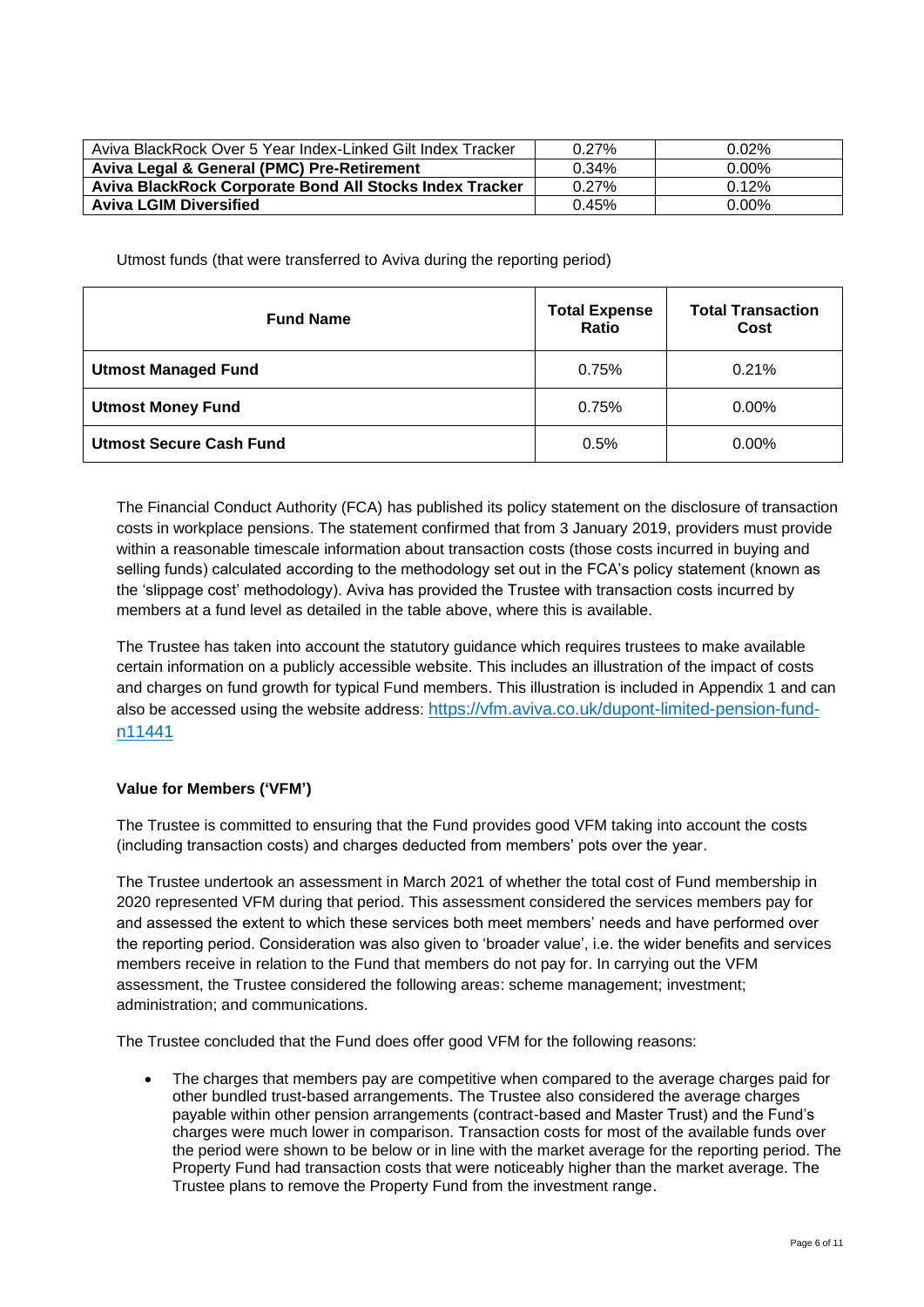- The investment options are designed with the aim of maximising returns for members for an appropriate degree of investment risk. The latest investment review considered member needs in detail both in terms of the membership's ability to take investment risk and how individuals may take their benefits at retirement.
- The communications and online services available during the year are assessed as being of good quality by the Trustee's advisers.
- DB Section members are able to use their DB and DC Section benefits in tandem, and the Fund's DB and DC administrators work together to facilitate this.
- The transfer of assets from Utmost to Aviva in 2020 also resulted in a reduction in costs for relevant members.
- The statistics show that Aviva is consistently achieving service levels close to 95% of its target standards. A figure of 91% was seen in Q2 2020, however this remains encouraging considering the initial challenges faced by providers over the reporting period as a result of the Covid-19 pandemic.

In accordance with TPR's Code of Practice No 13 the Trustee will continue to monitor VFM on an annual basis.

## **Trustees' knowledge and understanding ('TKU')**

The Trustee has a TKU process in place which, together with the advice available to it, enables it to exercise its functions as a Trustee. The Trustee is satisfied that it has met its knowledge and understanding duties during the reporting period and that it has sufficient knowledge and understanding of the law relating to pensions and the principles relating to the funding and investment of occupational schemes. The Trustee's approach to meeting the TKU requirements includes:

- The Trustee Board has an independent professional trustee representing BESTrustees Limited appointed to it, to provider additional knowledge, guidance and expertise.
- Ensuring each Trustee Director has a working knowledge, through training, of all key documents setting out the Trustee's current policies (including the Trust Deed and Rules and the Statement of Investment Principles). The Trustee's legal adviser regularly attends Trustee meetings to advise and educate the Trustee on the operation of the Fund's rules.
- Structured induction process for new Trustee Directors, including initial introductory sessions with the Trustee's advisers.
- All Trustee Directors have undertaken TPR's Trustee toolkit.
- Annual assessment of Trustee training needs. The Trustee Directors completed a questionnaire provided by the Fund Secretary to identify their training requirements. The outcome of this process results in the training plan for the forthcoming periods.
- Annual tailored Trustee training day, including training from legal advisers. For 2020, due to the Covid-19 pandemic, the Trustee has moved to remote training activity and as a result the Trustee training day has been broken down into a series of shorter remote training sessions.
- All training and attendance at appropriate seminars is recorded on the Fund's training log.
- Training undertaken over the reporting period included: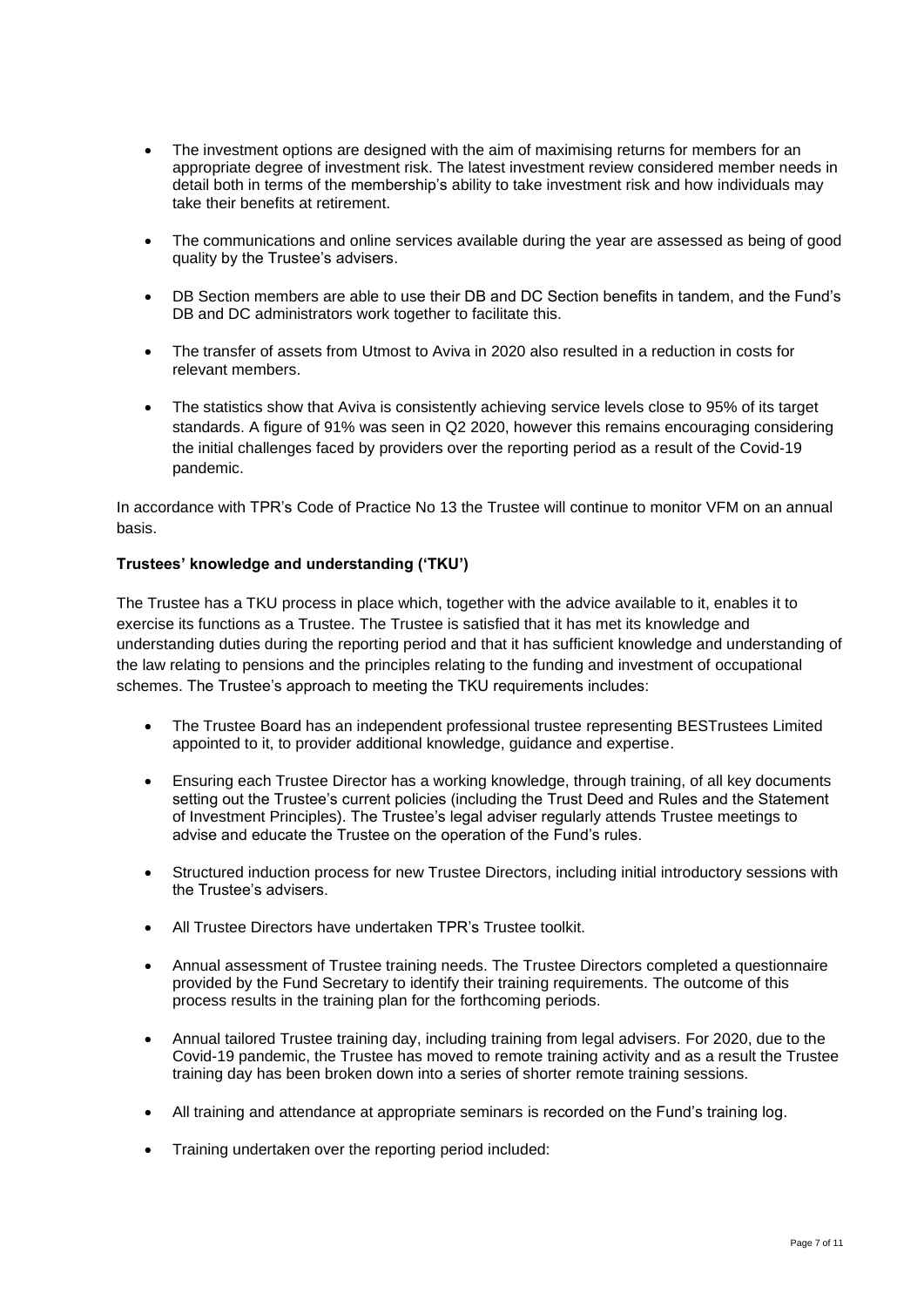- $\circ$  Occupational pensions legislation, pensions and trust law and the interface between occupational schemes and state provision
- o Conflicts of interest
- o Environmental, Social and Governance (ESG) considerations
- o Powers of TPR and Code of Practice (including DC Code of Practice)
- o Provider service agreements / contracts
- o Strategic asset allocation and use of specialised investment techniques
- o Bulk transfers
- All Fund documents and meeting minutes are easily accessible on an online site set up for this purpose.
- Trustee Directors receive general updates from their advisers about matters relevant to the Fund. Ad hoc updates are provided to the Trustee between meetings by the Trustee's advisers as matters arise. As an example, the Trustee received updates from its investment adviser on actions taken by Aviva to improve their administration performance both at and in between meetings, depending on the timing of developments. In addition, updates on topical matters are also provided at Trustee meetings.

The education and training received by the Trustee together with the advice it has received have been combined to assist the Trustee in ensuring that Board decisions are made with appropriate levels of understanding and advice.

An independent review carried out on the Trustee's governance structure and diversity/skills in 2018 indicated that the Fund has been well governed and operated in accordance with TPR's expectations. The next review will be undertaken in 2021.

A Trustee effectiveness review is also scheduled to be undertaken in 2021.

On behalf of the Trustee of the Fund, I confirm that the Trustee is comfortable that the Fund has met and exceeded the minimum governance standards as defined in the Occupational Pension Scheme (Charges and Governance) Regulations 2015 during the period 1 January 2020 to 31 December 2020.

**Signed: Date:**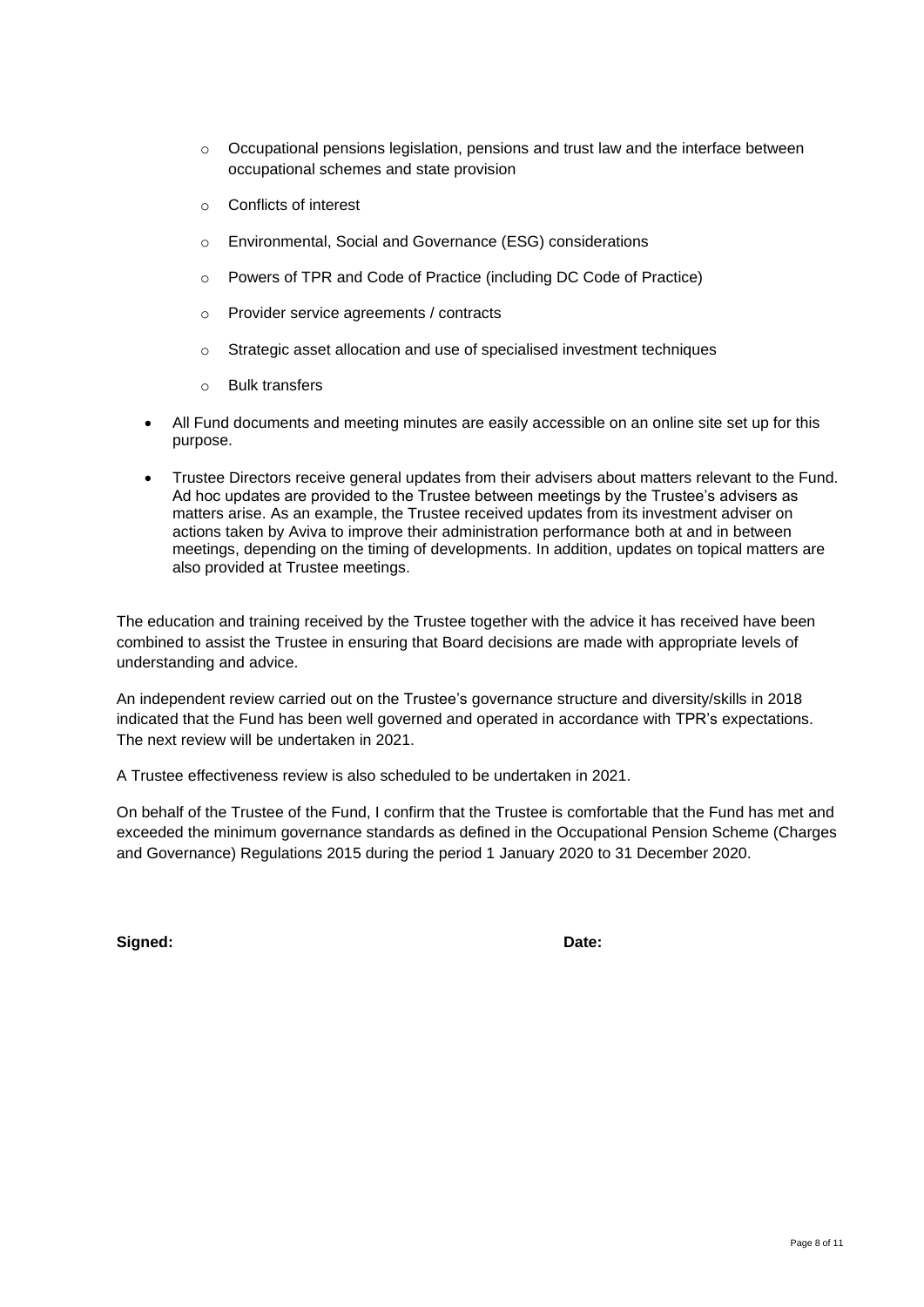## **Appendix 1**

## **Costs and charges illustrations**

In order to achieve greater transparency about costs, new regulations came into force on 6 April 2018 which require the Trustee to provide members with additional information in relation to investment charges and transactions costs. These must be set out as example member illustrations that have been prepared in accordance with the relevant statutory guidance: "Reporting of costs, charges and other information: guidance for trustees and managers of relevant occupational pension schemes".

The following illustrations have been prepared in accordance with the relevant statutory guidance and reflect the impact of costs and charges for a range of Fund members and investment funds.

As each member has a different amount of savings within the Fund and the amount of any future investment returns and future costs and charges cannot be known in advance, the Trustee has had to make a number of assumptions about what these might be. The assumptions are explained in the Notes section below the illustrations.

Within this Appendix we have provided illustrations based on:

- The potential period of Fund membership for the youngest member, an average age of a Fund member and a Fund member approaching retirement.
- For the average age Fund member, both an active Fund member who is contributing to the DC Section, and a deferred member with no new contributions going into the Fund are shown.
- The following range of investment choices:
	- Default Lifestyle (Cash) this is Fund's default investment strategy and contains the largest proportion of the Fund's DC assets and has the highest number of members using it.
	- o BlackRock Sterling Liquidity Fund this is the fund with the lowest expected returns and the lowest charges.
	- $\circ$  LGIM Diversified Fund This fund has the second highest charge within the available fund range (it was decided not to use the M&G Property Fund as although this option has higher charges it currently has a very small investment holding).
	- $\circ$  BlackRock Emerging Markets Index Fund this is the fund with the highest risk rating.
- The return assumptions are consistent with those used within the annual benefit statements produced by Aviva.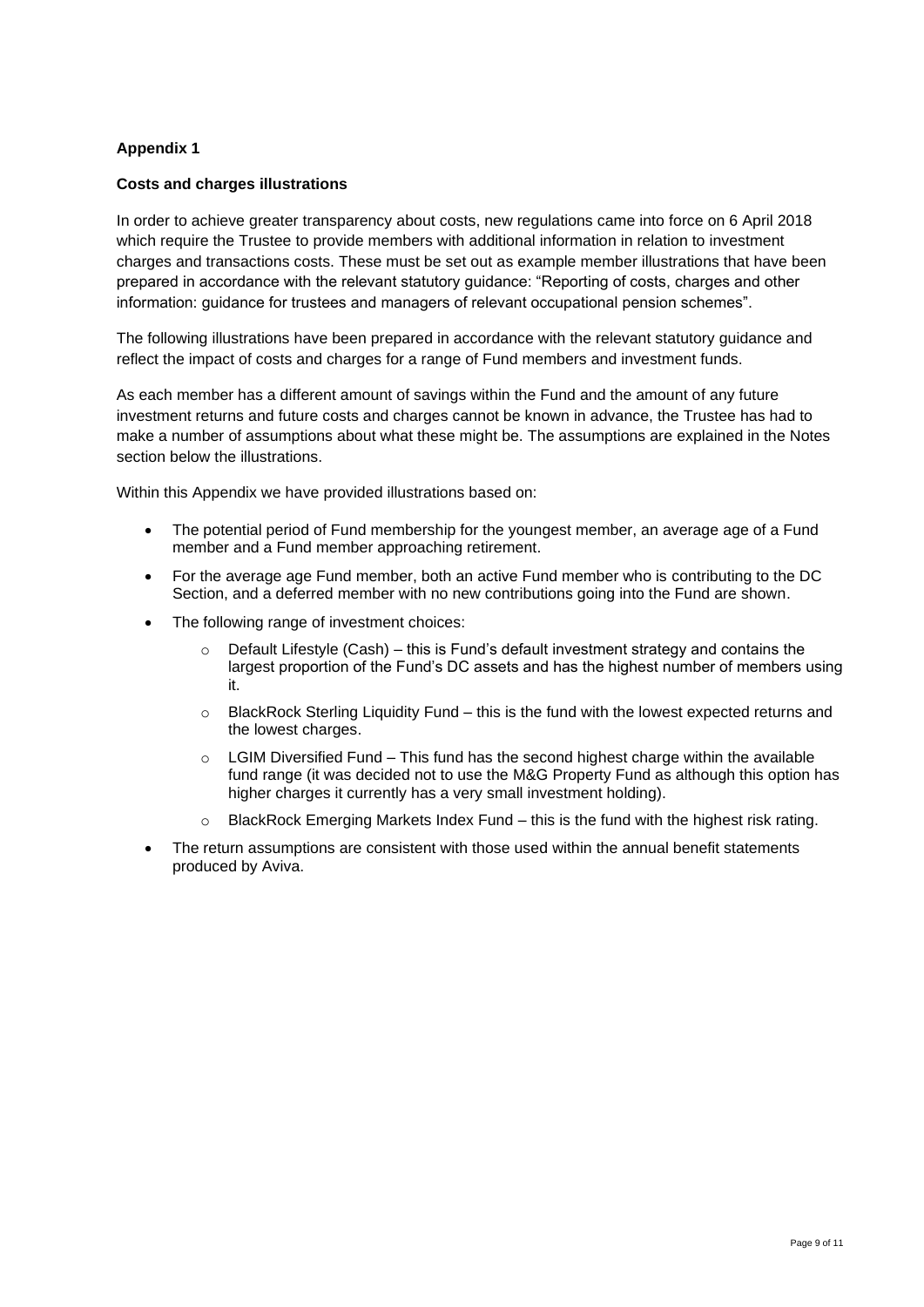The table below shows the age, contribution amount and starting fund sizes used for the purpose of the illustrations:

|                                                   | <b>Example member</b><br>A -<br>Youngest member<br>in Fund (active) | Strawman B -<br><b>Average active</b><br>member | <b>Strawman C -</b><br><b>Average deferred</b><br>member | <b>Strawman D -</b><br><b>Member</b><br>approaching<br>retirement (active) |
|---------------------------------------------------|---------------------------------------------------------------------|-------------------------------------------------|----------------------------------------------------------|----------------------------------------------------------------------------|
| <b>Current pot</b><br>size (in £)                 | £3,000                                                              | £43,000                                         | £36,000                                                  | £37,000                                                                    |
| <b>Current age</b>                                | 18                                                                  | 48                                              | 54                                                       | 60                                                                         |
| <b>Annual</b><br>contribution<br>amount (in $E$ ) | £1,600                                                              | £6,900                                          | £0                                                       | £7,800                                                                     |
| <b>Normal</b><br>retirement age                   | 65                                                                  | 65                                              | 65                                                       | 65                                                                         |

The illustrations below show the projected fund values based on certain assumptions before and after charges so that the potential impact of charges is clearly shown. Members should be aware that these are simply illustrations, and so the actual fund values and implication of charges for members' investments may be different if members' personal details or investment choices differ from those shown or the assumptions are not borne out. This means that the information contained in this Appendix is not a substitute for the individual and personalised illustrations which are provided to members each year by the Fund.

| <b>Example</b><br>Member                             | <b>Years</b> | Default Lifestyle (Cash) |                         | <b>BlackRock Institutional</b><br><b>Sterling Liquidity Fund</b> |                         | <b>LGIM Diversified Fund</b> |                      | <b>BlackRock Emerging Markets</b> |                      |
|------------------------------------------------------|--------------|--------------------------|-------------------------|------------------------------------------------------------------|-------------------------|------------------------------|----------------------|-----------------------------------|----------------------|
|                                                      |              | <b>Before</b><br>charges | <b>After</b><br>charges | <b>Before</b><br>charges                                         | <b>After</b><br>charges | <b>Before</b><br>charges     | <b>After charges</b> | <b>Before charges</b>             | <b>After charges</b> |
| Youngest                                             |              | 4.700                    | 4.700                   | 4,500                                                            | 4,500                   | 4,600                        | 4.600                | 4,700                             | 4.700                |
| member                                               | 3            | 8,100                    | 8,100                   | 7,500                                                            | 7,400                   | 8,000                        | 7,900                | 8,100                             | 8,100                |
|                                                      | 5            | 11,700                   | 11,600                  | 10,300                                                           | 10,200                  | 11,400                       | 11,200               | 11,700                            | 11,600               |
|                                                      | 10           | 21,400                   | 20,900                  | 16,900                                                           | 16,700                  | 20,300                       | 19,800               | 21,400                            | 20,800               |
|                                                      | 15           | 32.000                   | 31,100                  | 22.900                                                           | 22,400                  | 29,600                       | 28,600               | 32.000                            | 30,800               |
|                                                      | 20           | 43,700                   | 42,100                  | 28,300                                                           | 27,500                  | 39,500                       | 37,700               | 43,700                            | 41,600               |
|                                                      | 25           | 56,700                   | 54,100                  | 33,200                                                           | 32,100                  | 49,900                       | 47,100               | 56,700                            | 53,300               |
|                                                      | 30           | 70,600                   | 66,700                  | 37,600                                                           | 36,200                  | 61,000                       | 56,900               | 71,000                            | 65,900               |
|                                                      | 35           | 84.200                   | 78,600                  | 41.600                                                           | 39,800                  | 72.600                       | 67.000               | 86.800                            | 79.500               |
|                                                      | 40           | 97.300                   | 89,500                  | 45.200                                                           | 43,000                  | 84,900                       | 77.500               | 104.200                           | 94.300               |
|                                                      | 45           | 108,200                  | 98,300                  | 48,500                                                           | 45,900                  | 97,900                       | 88,300               | 123,500                           | 110,200              |
|                                                      | 47           | 109,500                  | 99,200                  | 49.700                                                           | 46,900                  | 103,300                      | 92.700               | 131,700                           | 116,900              |
| Average                                              |              | 50.700                   | 50,500                  | 49.000                                                           | 48,800                  | 50,400                       | 50.200               | 50.800                            | 50.600               |
| active                                               | 3            | 66,200                   | 65,600                  | 60.600                                                           | 60,100                  | 65,500                       | 64.800               | 67,000                            | 66,200               |
| member                                               | 5            | 81.900                   | 80.700                  | 71.700                                                           | 70,900                  | 80.900                       | 79.600               | 83.700                            | 82.300               |
|                                                      | 10           | 122,100                  | 118,700                 | 97,600                                                           | 95,800                  | 120,900                      | 117,400              | 128,700                           | 124,900              |
|                                                      | 15           | 160,400                  | 154,200                 | 121,000                                                          | 117,900                 | 163,100                      | 156,600              | 178,400                           | 170,800              |
|                                                      | 17           | 171,400                  | 164,200                 | 129,800                                                          | 126,100                 | 180,700                      | 172,600              | 199,700                           | 190,200              |
| Average                                              |              | 36,400                   | 36,200                  | 35,300                                                           | 35,200                  | 36,400                       | 36,200               | 36,700                            | 36,600               |
| deferred<br>member                                   | 3            | 37,200                   | 36,700                  | 33,900                                                           | 33,600                  | 37,200                       | 36,700               | 38,200                            | 37,700               |
|                                                      | 5            | 38,000                   | 37,200                  | 32,500                                                           | 32,100                  | 38,000                       | 37.200               | 39.700                            | 38.900               |
|                                                      | 10           | 38,500                   | 37,000                  | 29,400                                                           | 28,600                  | 40,200                       | 38,500               | 43,900                            | 42,000               |
|                                                      | 11           | 38,100                   | 36,500                  | 28,800                                                           | 27,900                  | 40,600                       | 38,800               | 44,800                            | 42,700               |
| <b>Active</b><br>member<br>approaching<br>retirement |              | 45,100                   | 44,900                  | 44,000                                                           | 43,900                  | 45,200                       | 45,100               | 45,600                            | 45,400               |
|                                                      | 3            | 60.700                   | 60,100                  | 57,500                                                           | 57,100                  | 62,000                       | 61,400               | 63,400                            | 62,700               |
|                                                      | 5            | 75,100                   | 74,100                  | 70,500                                                           | 69,800                  | 79,200                       | 77,900               | 81,800                            | 80,500               |